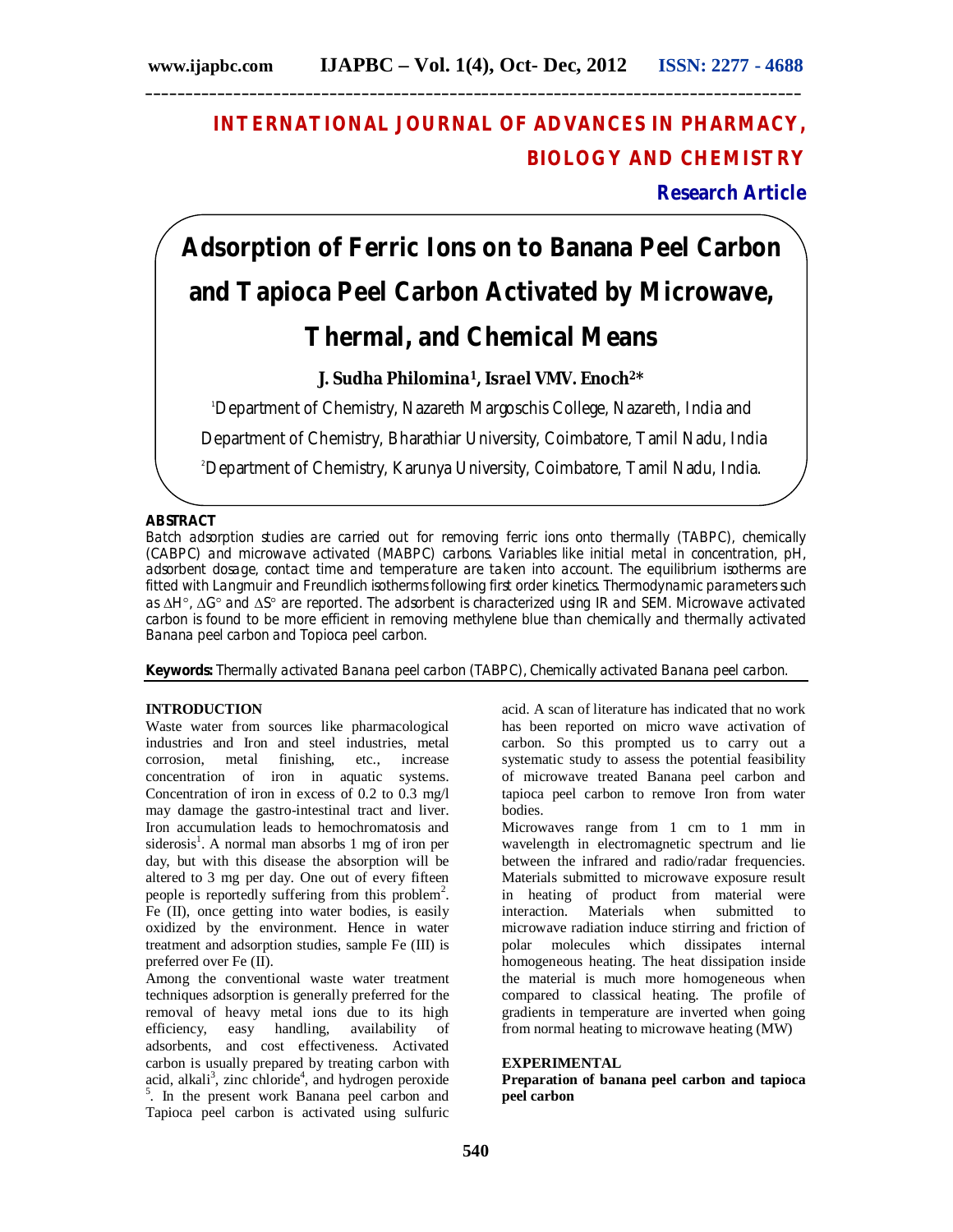Banana peel was collected and dried well. The dried peel was carbonized in the absence of air. It was then washed well with double-distilled water to remove any soluble materials in the carbon and separated into three different portions. First portion was dried well in hot air oven for 6 hrs at  $120^{\circ}$ C. This was taken as untreated thermally activated carbon (TABPC). Second portion was treated with 1:1 sulfuric acid and kept overnight as such. It was then washed well with double distilled water to remove any H<sup>+</sup> ion present in it and dried well in a hot oven at  $120^{\circ}$  C. This was taken as chemically activated Banana peel carbon (CABPC). The third portion of the BPC was dried well and activated in a domestic microwave oven for half a second with full power. This is taken as microwave activated Banana peel carbon (MWBPC). Tapioca peel was also collected and carbonized and activated in same fashion as in above said method.

#### **Preparation of stock solution**

Ferric alum of AR grade was used for preparing solution. The stock solution was prepared by dissolving accurately weighed ferric alum in distilled water to a concentration of 500 ppm. The experimental solutions were obtained by diluting the stock solution in accurate proportions to different initial concentrations.

The pH of the solution was adjusted to 4 to 5. Adsorption of ferric ions on activated carbon was carried out using a batch experimental method in a rotary shaker at 150 rpm. The effect of contact time, pH of the solution, initial concentration and adsorbent dosage were studied. For the effect of contact-time 20 ml of the ferric solutions were taken in corning bottles and 0.01 g of adsorbent dosage was added and shaken constantly. The sample solutions were withdrawn in predetermined time intervals. The solutions were filtered, converted into thiocyanate complex and measured for color intensity in a deep vision digital photo colorimeter (312E 8 FILTERS) at 540 nm. The effect of pH was studied in the pH range from 2 to 6 using dil. hydrochloric acid and dil. sodium hydroxide. The solutions were kept in a mechanical shaker with optimum dosage of the adsorbents.

The optimum dosage was found from varying the dosage of the adsorbent from 0.25 g/l to 2.5 g/l for the three different adsorbents. The effect of initial metal ion concentration is also studied from 10 ppm to 50 ppm for optimum dosage of the adsorbent. The isotherm study was carried out by varying the initial concentration of the solution. Percentage adsorption was found using the formula 6–9 .

#### **Percentage adsorption**

$$
=\frac{C_i - C_e}{C_i} \times 100\tag{1}
$$

where  $C_i$  and  $C_e$  are initial and equilibrium concentration in mg/l

The adsorptive capacity  $q_e$  was computed using the formula

$$
q_e = (C_i - C_e) \frac{V}{m}
$$
 (2)

where v is volume of the solution taken and m is the mass of the adsorbent

The equilibrium constant k be computed using the formula

$$
k = \frac{1}{t} \ln \frac{C_e}{C_i} \quad (3)
$$

where t is the contact time

#### **Characterization of adsorbents**

The adsorbents were characterized using IR spectral analysis and scanning electron microscopic studies. Infrared spectroscopy was used in order to find out the functional group responsible for metal uptake. Scanning electron microscopy was used to study the external morphology of the adsorbents.

### **RESULTS AND DISCUSSION**

#### **Effect of contact time**

Experiments were performed to optimize the adsorption time. The effect of contact time on ferric ion adsorption was presented in Figure 1. The extent of removal is 100% for all the six absorbents (TABPC, CABPC, MWBPC, TATPC, CATPC, MWTPC).

In case of banana peel carbon, as the contact time increased adsorption also increased for all the three adsorbents but for acid treated carbon adsorption is observed at 30 minutes and then the adsorption is increased. Untreated carbon and microwave activated carbon showed 100% adsorption in 20 minutes. Thus optimum contact time is 20 minutes for untreated carbon and microwave activated carbon and it is 40 minutes for acid treated carbon.

In case of Tapioca peel carbon increase in contact time from 10 to 50 minutes increased the percentage of adsorption. Percentage adsorption is increased to 100% at 40 minute for untreated carbon and the equilibrium contact time decreased to 30 and 20 for acid treated and microwave activated carbon.

All the six adsorbents showed 100% adsorptions. But microwave activated carbon of banana peel and tapioca peel showed equilibrium contact time at 20 minutes. This is given in Figure 1.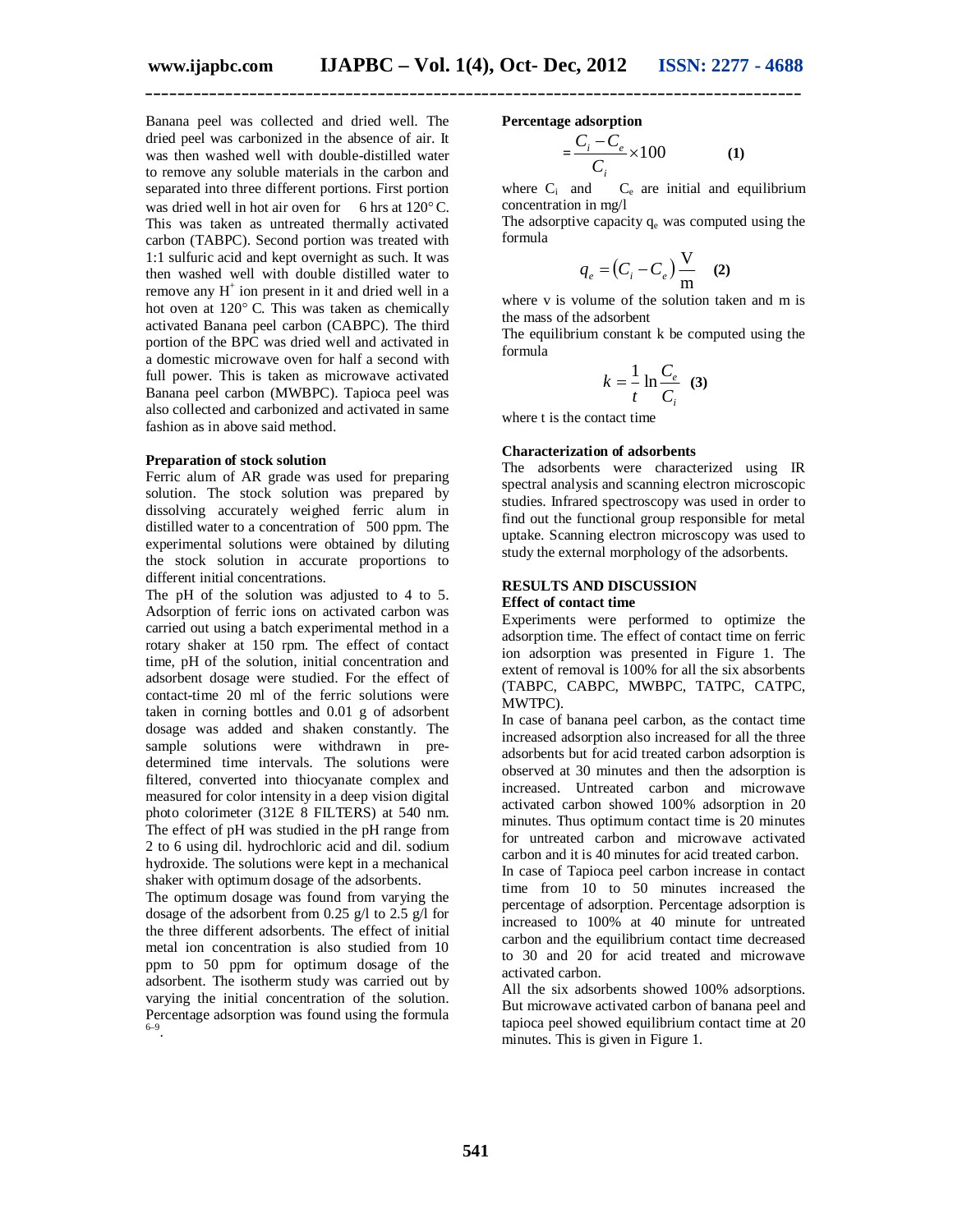

#### **Effect of dosage**

In the case of Tapioca peel carbon the adsorbent dosage from 0.005g/20ml to 0.01g/ 20ml of Fe solution was tried out for one hour agitation. It is evident from the result that increase in dosage increases the adsorption. This may be due to the increase in the number of adsorbing sites owing to increased surface area. Minimum dosage of 0.015 g/ 20 ml is found sufficient for microwave carbon to remove the metal ion to 100 percent and it is 0.03 g/20 ml for untreated and acid-treated carbon. Similarly in the case of banana peel increase in adsorbent dosage increases the percentage removal of Fe (III). This is shown in Figure 2.



#### **Effect of concentration**

All the six adsorbents showed decrease in adsorption with increase in concentration. This may be due to overloading of adsorbent as the concentration increased. This is shown in Figure 3.



#### **Effect of Temperature**

In case of banana peel increase in temperature increases the adsorption. In the case of Tapioca peel all the three adsorbent showed no great change with increase in temperature above 40° C. There is a sudden increase in adsorption up to 50º C. Then there is no further increase in adsorption with rise in temperature. G value is negative up to 50º C. Hence the process is spontaneous.  $S$  is positive. Thus the disorderliness increases during adsorption process. Above 50º C the temperature has got no effect on adsorption process. This is shown in Figure 4.



#### **Effect of pH**

With all the six adsorbents, as the pH increases from 2.0 to 6.0 the percentage of adsorption increases. The optimum pH is found to be 4.0 for acid treated and microwave activated carbon. The decrease in adsorption at lower pH may be due to competition for  $H^+$  ions in the metal ions to get attached to the negative sites. Decrease in pH decreases the concentration of H<sup>+</sup> ions and so the metal ions get adsorbed preferably on the active sites. pH greater than 6 is not considered since Fe gets precipitated as hydroxide at increased pH. This is shown in Figure 5.



#### **Isotherm studies**

The adsorption isotherm indicates how the adsorption molecules are distributed between the liquid phase and the solid phase when the adsorption process reaches an equilibrium state.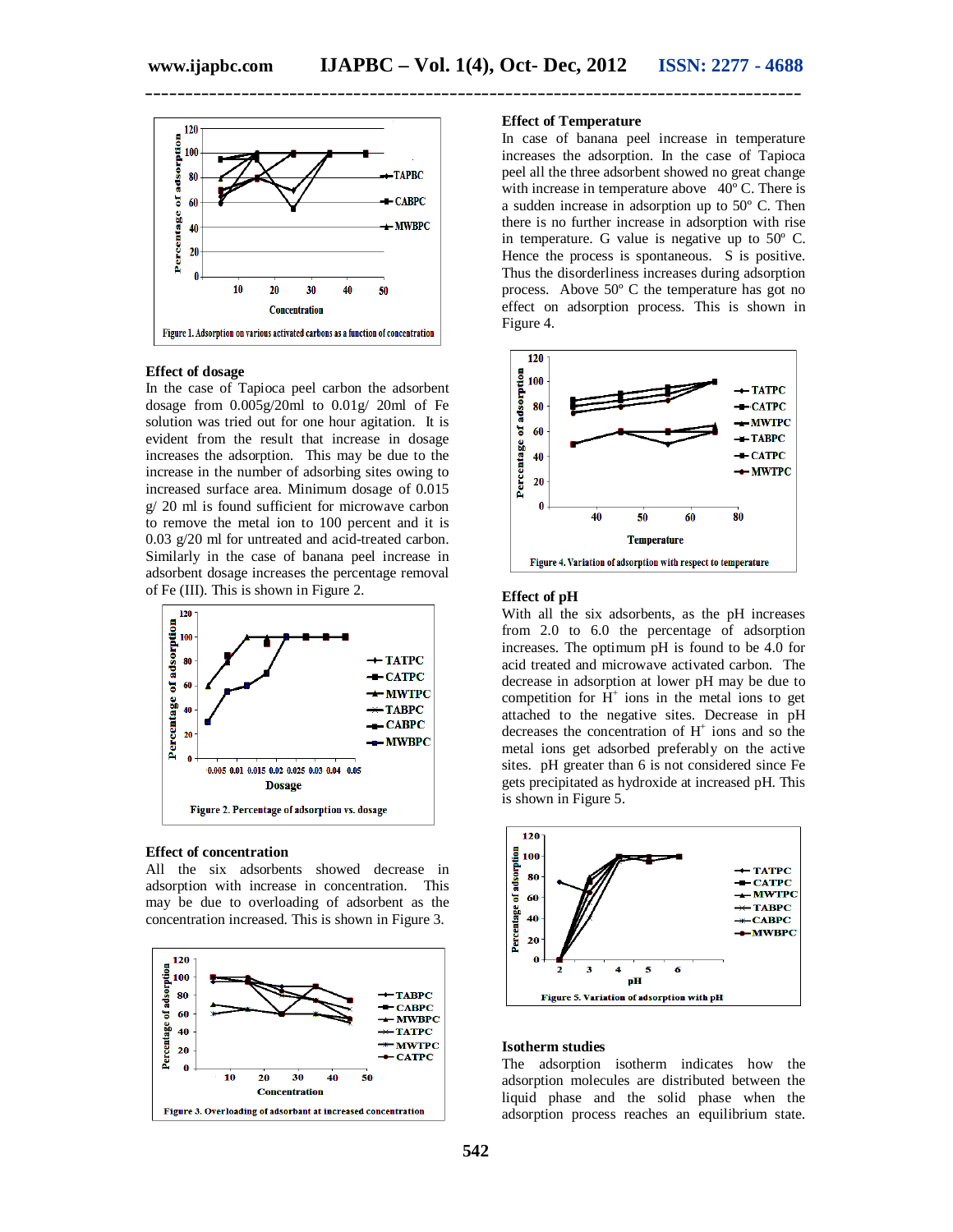The equilibrium data obtained were modeled with Freundlich and Langmuir isotherm $^{10, 11}$ .

#### **Langmuir adsorption isotherm**

The Langmuir adsorption isotherm is given by

$$
\frac{C_e}{q_e} = \frac{1}{q_m} + \frac{C_e}{bq_m} \qquad (4)
$$

where C is equilibrium concentration of the adsorbate in mg/l,  $q_e$  is the amount of the adsorbate adsorbed per unit mass of adsorbate (mg g-1), and Q<sup>m</sup> and b are Langmuir constants related to adsorption capacity and rate of adsorption, respectively. When C<sub>e</sub>/q<sub>e</sub> was plotted against Ce, straight line with slope  $1/Q_m$ , was obtained, The Langmuir constants 'b' and ' $Q_m$ ' were calculated from this isotherm and their values are given in Table 1.

| Table 1: Adsorbents and various parameters of |  |  |  |  |  |  |
|-----------------------------------------------|--|--|--|--|--|--|
| adsorption                                    |  |  |  |  |  |  |

| Adsorbent    | l/q"       |            |        | R,     |
|--------------|------------|------------|--------|--------|
| <b>TABPC</b> | 0.0007     | 2E-05      | 1.395E | 0.9996 |
| <b>CABPC</b> | 0.00006    | $2.6E-0.5$ | ĹЖ     | 0.9995 |
| <b>MWBPC</b> | 0.25       | 0.0003     |        | 0.994  |
| TATPC        | 1.5E-05    | 5.7E-05    | 0.65E  | 0.9994 |
| <b>CATPC</b> | $2.5E-0.5$ | 2.4E-05    | 0.41E  | 0.9995 |
| <b>MWTPC</b> | 0.25       | 0.00036    |        | 0.9928 |

**Table 2: Adsorbents and the Kf values**

| <b>Adsorbent</b> | l'n  | $\log K_f$ | ĸ,    |
|------------------|------|------------|-------|
| <b>TABPC</b>     | 0.35 | 32         | 1.5 E |
| <b>CABPC</b>     | 0.75 | 32         | 1.5 E |
| <b>MWBPC</b>     | 39   | 3.02       | 1.04E |
| <b>TATPC</b>     | 0.55 | 3 27       | 1.86  |
| <b>CATPC</b>     | 0.33 | 3.35       | 2.2E  |
| <b>MW TPC</b>    | 18   |            | 0.15E |

Essential characteristics of the Langmuir isotherm can be expressed in terms of dimensionless equilibrium parameter *R<sup>L</sup>*

$$
R_L = \frac{1}{1 + bc} \tag{5}
$$

where b is Langmuir constant and  $C_0$  is initial concentration of the solution.

The value of  $R_L$  indicates the type of the isotherm to be either unfavorable  $(R_L > 1)$ , linear  $(R_L = 1)$ , favorable ( $0 < R_L < 1$ ) or irreversible ( $R_L = 0$ ).

#### **Freundlich adsorption isotherm**

The Freundlich isotherm is given by

$$
L_n q_e = \ln K_f + \left(\frac{1}{n}\right) \ln C_e \qquad (6)
$$

where  $q_e$  is the amount adsorbed at equilibrium  $(mg/g)$  C<sub>e</sub> is equilibrium concentration of the adsorbate  $K_f$  and n are Freundlich constants.

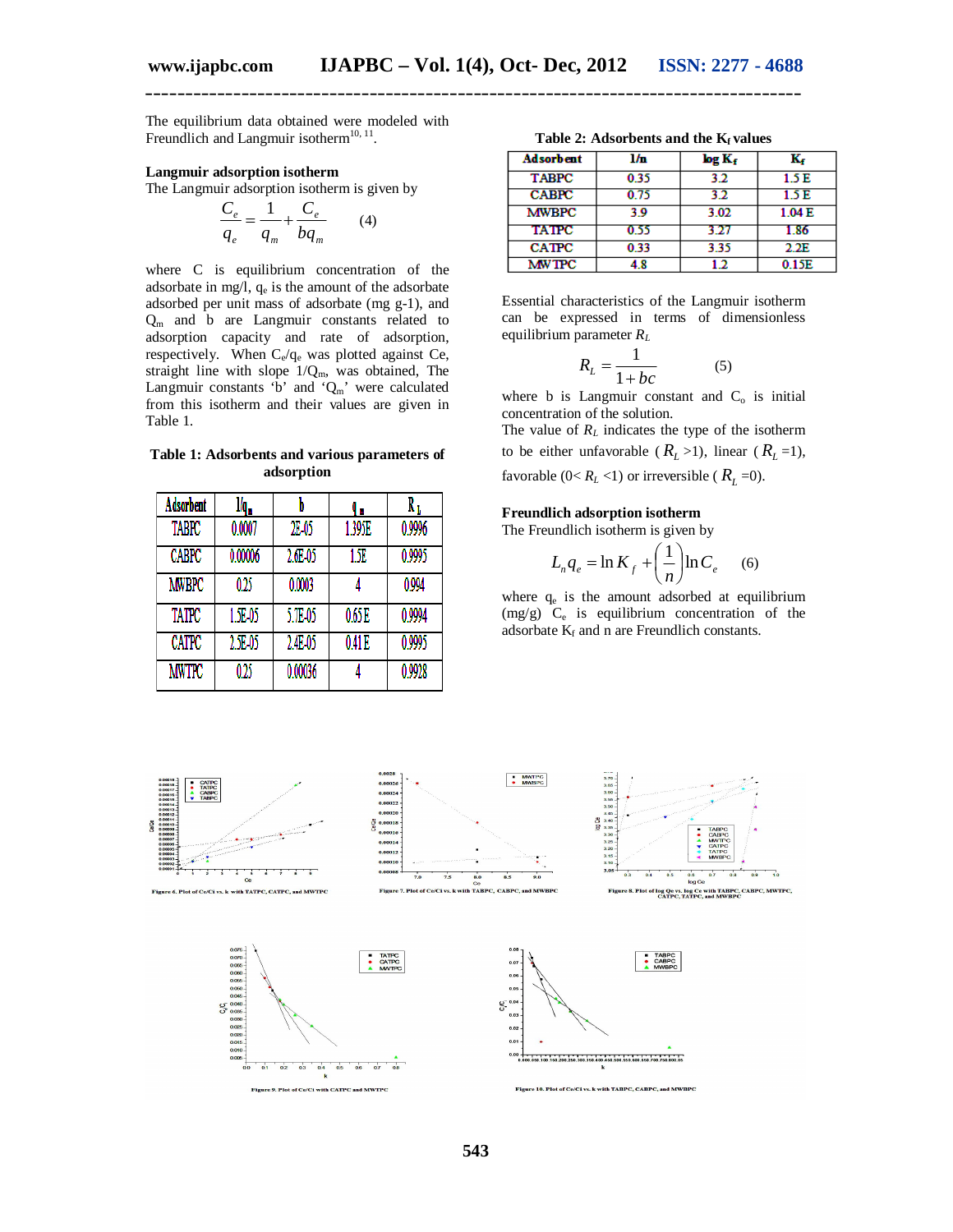# **Characterization of the adsorbents**

**IR adsorption frequencies of TABPC (cm-1 )** 3783: O-H str. (free); 3704.08: O-H str.; 3632.27: O-H str.; 3302.5: Hydrogen-bonded O-H; 2924.52: C-H str. in methyl; 1048.12: C-O-C str.

#### **IR absorption frequencies of CABPC (cm-1 )**

3704.58, 3782.69, 3632.27: free O-H str.; 2923.56: C-H str. in methyl; 1590.99: enolic str.; 1091.51: ether str.

#### **IR absorption frequencies of MWBPC (cm-1 )**

3704.58, 3783.65, 3632.27: free O-H -str.; 3331.27: Hydrogen bonded O-H str.; 2922.59: C-H str.;

1590.02: enolic str.; 1374: C-O str. in phenols

#### **IR absorption frequencies of TATPC (cm-1 )**

3762: free O-H str.; 3400: Hydrogen bonded O-H; 2929.34: C-H str.; 3400: Hydrogen bonded O-H; 2929.34: -C-H str.; 1576.56: N-H bending; 1030.77: ether str.

#### **IR absorption frequencies of CATPC (cm-1 )**

3860.7: free O-H str.; 3401.82: Hydrogen bonded O-H; 1698.98: Carbonyl str.; 1582.31: enolic str.; 1090.55: ether C-O-C str.

# **IR absorption frequencies of MWTPC (cm-1 )**

3838.61, 3886.07, 3918.54, 3785.05, 3632.27: free O-H str., 3309.25: Hydrogen bonded O-H str. 2923.56: C-H str., 1589.06: N-H bending, 1375: C-O str. in phenols, 1035.55: ether str.



Figure 13. SEM images of various adsorbates